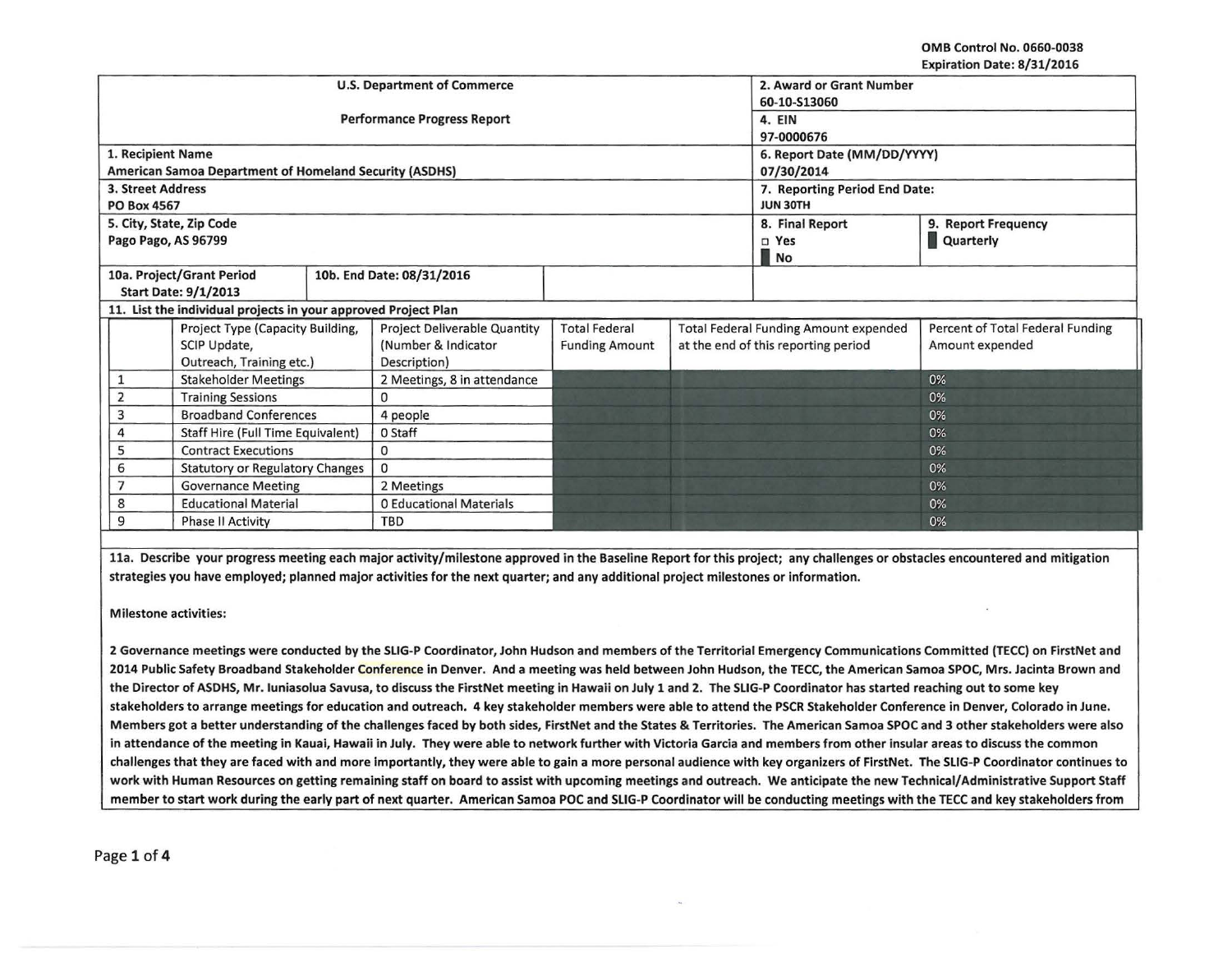I I

the public safety community in preparation of the FirstNet Consultations coming up soon.

11b. If the project team anticipates requesting any changes to the approved Baseline Report in the next quarter, describe those below. Note that any substantive changes to the Baseline Report must be approved by the Department of Commerce before implementation.

11c. Provide any other information that would be useful to NTIA as it assesses this project's progress.

lld. Describe any success stories or best practices you have identified. Please be as specific as possible.

12. Personnel

12a. If the project is not fully staffed, describe how any lack of staffing may impact the project's time line and when the project will be fully staffed.

The project is not fully staffed, but we anticipate hiring of all staff by Q3.

12b. Staffing Table

| <b>Job Title</b>                              | FTE % | <b>Project(s) Assigned</b>                                                                                                                             | Change |  |  |
|-----------------------------------------------|-------|--------------------------------------------------------------------------------------------------------------------------------------------------------|--------|--|--|
| <b>SWIC</b>                                   | د.    | Provide additional oversight and incorporation into the State Interoperability Plan                                                                    |        |  |  |
| SLIG-P Program Coordinator                    | 1.0   | Provide administrative oversight of project for grants management, governance, and<br>outreach activities                                              |        |  |  |
| Technical/Administrative Support Staff        | 1.0   | Provide support role in assisting in coordination of all SLIG-P activities and performing<br>the leg-work for all the activities proposed in the plan. |        |  |  |
| <b>Technical/Administrative Support Staff</b> | 1.0   | Provide support role in assisting in coordination of all SLIG-P activities and performing<br>the leg-work for all the activities proposed in the plan. |        |  |  |

Page 2 of 4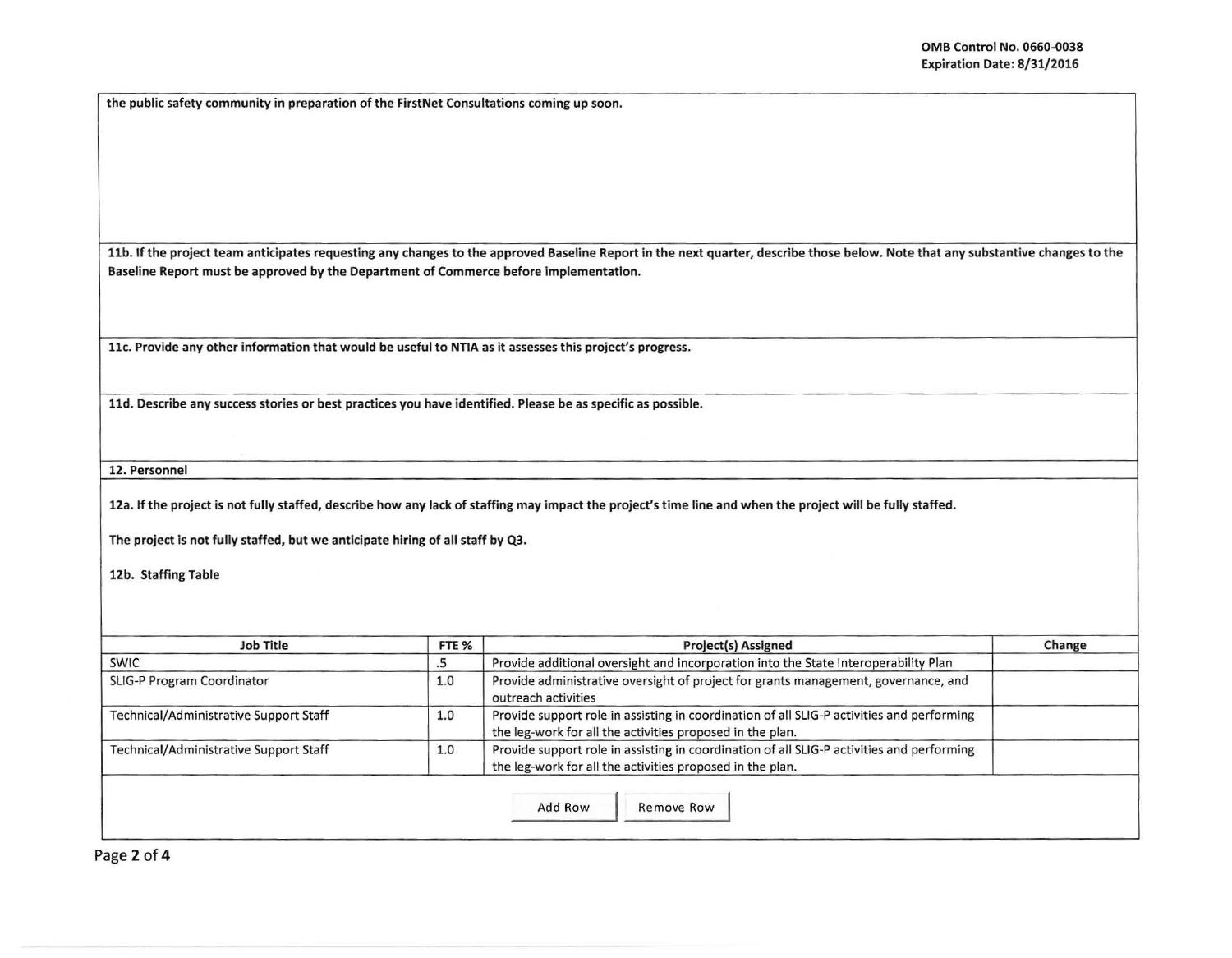|  | 13. Subcontracts (Vendors and/or Subrecipients) |
|--|-------------------------------------------------|
|--|-------------------------------------------------|

NONE

13a. Subcontracts Table -Include all subcontractors. The totals from this table must equal the "Subcontracts Total" in Question 14f.

| Name | <b>Subcontract Purpose</b> | Type<br>(Vendor/Subrec.) | RFP/RFQ<br>Issued<br>(Y/N) | Contract<br>Executed<br>(Y/N) | Start<br>Date | End<br>Date | <b>Total Federal</b><br><b>Funds Allocated</b> | <b>Total Matching</b><br><b>Funds Allocated</b> | Project and % Assigned |
|------|----------------------------|--------------------------|----------------------------|-------------------------------|---------------|-------------|------------------------------------------------|-------------------------------------------------|------------------------|
|      |                            |                          |                            |                               |               |             |                                                |                                                 |                        |

| Add Row | <b>Remove Row</b> |
|---------|-------------------|
|---------|-------------------|

13b. Describe any challenges encountered with vendors and/or sub recipients.

NONE

## 14. Budget Worksheet

Columns 2, 3 and 4 must match your current project budget for the entire award, which is the SF-424A on file. Only list matching funds that the Department of Commerce has already approved.

Page 3 of 4